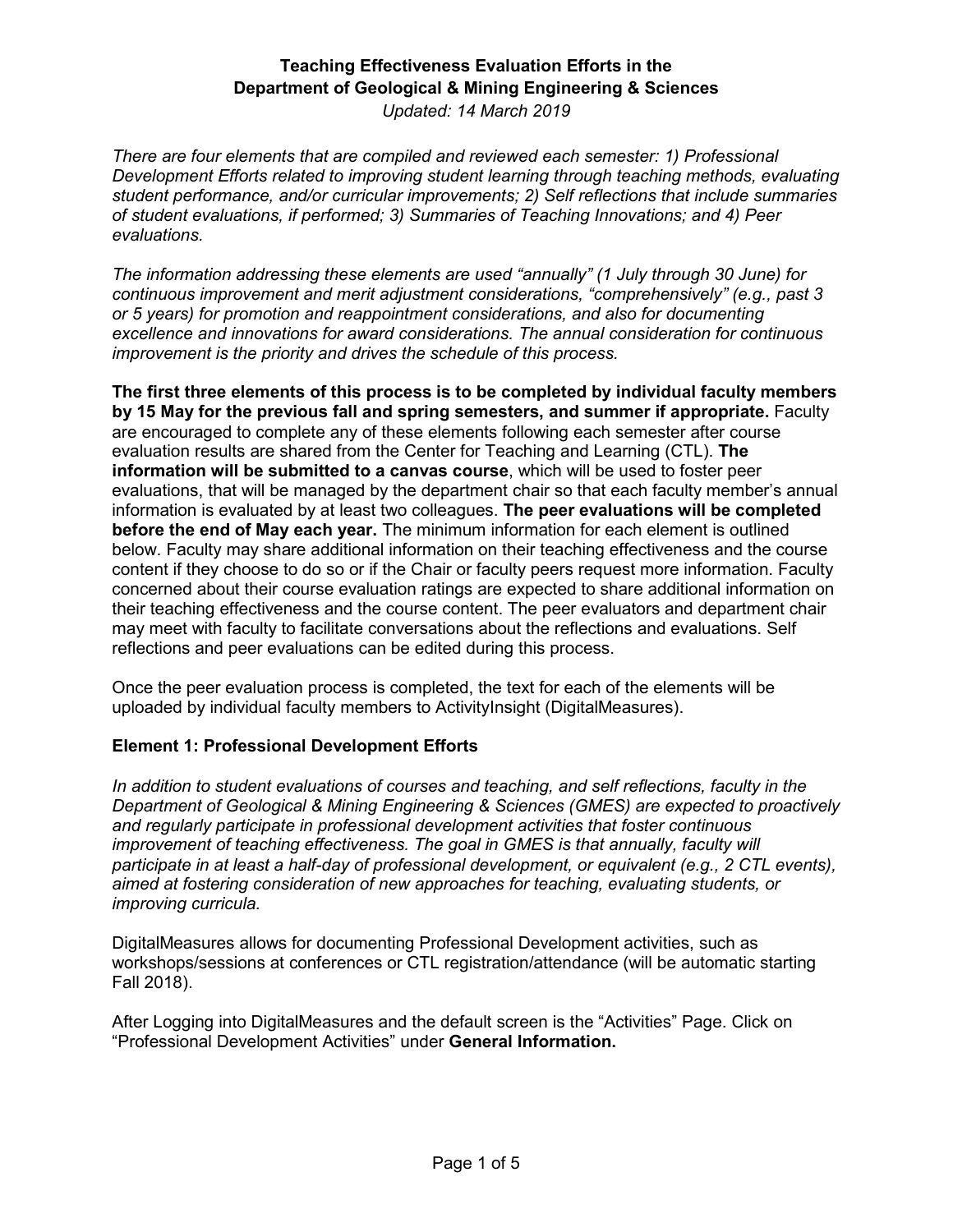

The two entries above are CTL events that are added automatically. Other activities have to be entered manually. To do so, click on "+Add New Item" and the information that is listed is:

| Michigan Tech   Digital X<br>Activity Reporting   Aca X                  | + Untitled spreadsheet x   € Course Evaluations x   <u>□</u>                                                                                                                                                        | GE1100L01Fall2018GE1 $\times$ 33 Michigan Technologica $\times$ $\equiv$ Example Summaries for $\times$ $+$ | $\Box$<br>×.          |
|--------------------------------------------------------------------------|---------------------------------------------------------------------------------------------------------------------------------------------------------------------------------------------------------------------|-------------------------------------------------------------------------------------------------------------|-----------------------|
| C<br>△                                                                   | A https://www.digitalmeasures.com/login/mtu/faculty/survey/maintainActivities/editRecord.do?instrumentId=292&userId=173622&nodeId=271019&eventName=COMPONENT_SHOW&_s=0                                              |                                                                                                             | ☆<br>$\circ$          |
| <b>III</b> Apps<br>霯                                                     | U.S. Global Water Stra M Fwd: Decision on you [ ] im_bwqr.pdf   My senseFly     Log in to Parrot Busin   © COOP Monthly Data   2   Besources   <a></a>                                                              | Would-be miner becceed Are You in a BS Job?                                                                 |                       |
| Michigan Tech<br>Activities $\blacktriangledown$                         | Reports                                                                                                                                                                                                             | .: DigitalMeasures<br>?<br>А                                                                                |                       |
|                                                                          |                                                                                                                                                                                                                     | <b>Rapid Reports</b>                                                                                        | PasteBoard            |
| <b>&lt; Edit Professional Development Activities</b>                     |                                                                                                                                                                                                                     | <b>H</b> Save<br>Cancel                                                                                     | HL Save + Add Another |
| <b>Type of Activity</b>                                                  | ۰                                                                                                                                                                                                                   |                                                                                                             |                       |
| Explanation of "Other"                                                   |                                                                                                                                                                                                                     |                                                                                                             |                       |
| Title                                                                    |                                                                                                                                                                                                                     |                                                                                                             |                       |
| <b>Sponsoring Organization</b>                                           |                                                                                                                                                                                                                     |                                                                                                             |                       |
| City                                                                     |                                                                                                                                                                                                                     |                                                                                                             |                       |
| State                                                                    |                                                                                                                                                                                                                     |                                                                                                             |                       |
| Country                                                                  |                                                                                                                                                                                                                     |                                                                                                             |                       |
| Number of Credit Hours                                                   |                                                                                                                                                                                                                     |                                                                                                             |                       |
| Description of Activity (30 Words or<br>Less)                            |                                                                                                                                                                                                                     |                                                                                                             |                       |
| AACSB Classification (School of<br><b>Business &amp; Economics Only)</b> | ٠                                                                                                                                                                                                                   |                                                                                                             |                       |
| end date blank.                                                          | Note: For activities that are/were only on one day, leave the start date blank and specify the end date. For activities that you started but have not yet presently completed, specify the start date and leave the |                                                                                                             |                       |
| <b>Start Date</b>                                                        |                                                                                                                                                                                                                     |                                                                                                             |                       |
| <b>End Date</b>                                                          |                                                                                                                                                                                                                     |                                                                                                             |                       |
| Faculty+Activity+doc ^<br>题 Faculty+Activity+doc                         | $\widehat{\phantom{a}}$                                                                                                                                                                                             |                                                                                                             | Show all<br>$\times$  |

The pertinent information is Type of Activity (dropdown, and Explanation if choosing "Other"), Title, Sponsoring Org. (City, ST, Country if elsewhere), Description of Activity, and Beginning/End Dates. Include the End Date so DigitalMeasures does not interpret it as continuing.

#### **Element 2: Self reflections, including summaries of student evaluations**

*Summaries of student evaluations are provided in this section to provide some contextual basis for the self reflections. The self reflections should be written to provide the department chair and peers with the faculty's insights into their teaching. If faculty provide additional information on teaching effectiveness and/or course content (e.g., recordings, course notes, examples of handouts, exams, etc.), the information provided should be referenced here.*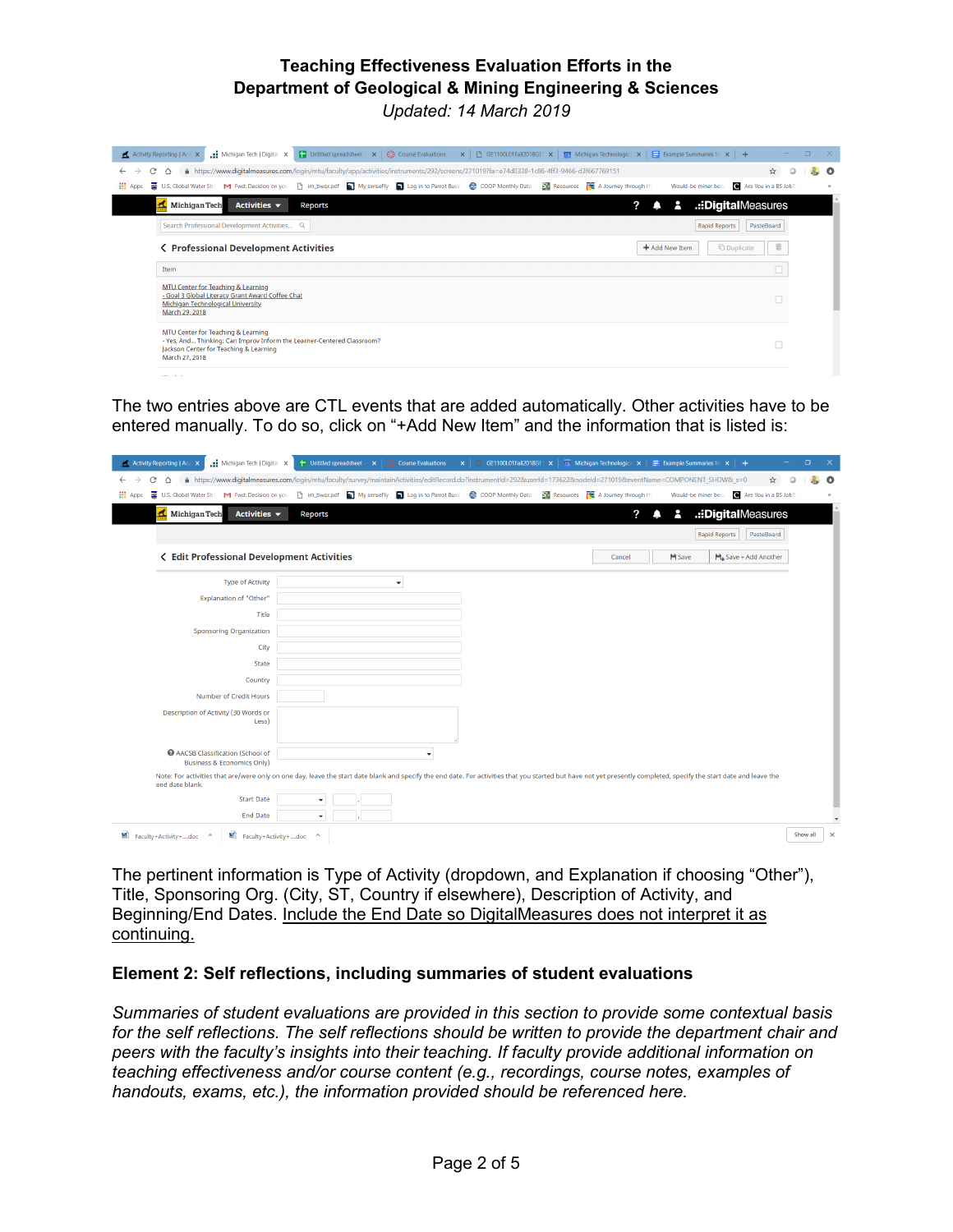Faculty will summarize the student evaluations and document a self evaluation. Every class, including those where course evaluations were not performed, either because the enrollments were too low or they were structured in a manner not amenable to the institutional course evaluation system (e.g., capstone or certain special topics courses), will include a self reflection and summary of the student course evaluations if performed. The structure of the summary is outlined below The character limit in DigitalMeasures for the summaries is 1500 characters. Faculty can provide a separate electronic files with more detailed explanations and should note in this summary when a separate document exists.

Click on "Teaching Evaluation Summaries" under the **Teaching** category.

Select "+Add New Item" under Teaching Evaluation Summaries and this screen appears:

| Attps://www.digitalmeasures.com/login/mtu/faculty/survey/maintainActivities/editRecord.do?instrumentId=2928userId=1736228nodeId=19382788teventName=COMPONENT_SHOW8L s=0<br>☆<br>C<br>$\circ$<br>$\rightarrow$<br>⇧<br>$\leftarrow$<br>훓 U.S. Global Water Strand His Prod: Decision on you n number politic multiple in My senseFly no log in to Parrot Busin ② COOP Monthly Data ( 2월 Resources e A Journey through the<br><b>III</b> Apps<br>Are You in a BS Job?<br>Would-be miner becc<br>$\mathbf{a}$<br><b>::DigitalMeasures</b><br>Michigan Tech<br>Activities $\blacktriangledown$<br>О<br>Reports<br><b>Rapid Reports</b><br>PasteBoard<br><b>&lt; Edit Teaching Evaluation Summaries</b><br><b>M</b> Save<br>HL Save + Add Another<br>Cancel<br><b>Academic Year</b><br>$\overline{\phantom{a}}$<br>Summarize Students' Teaching<br>Evaluations<br>(Should not exceed 1500 characters) | <b>A Activity Reporting   Academic All X</b> | <b>All Anchigan Tech   Digital Measures X   42</b> | .<br>- ^   |
|--------------------------------------------------------------------------------------------------------------------------------------------------------------------------------------------------------------------------------------------------------------------------------------------------------------------------------------------------------------------------------------------------------------------------------------------------------------------------------------------------------------------------------------------------------------------------------------------------------------------------------------------------------------------------------------------------------------------------------------------------------------------------------------------------------------------------------------------------------------------------------------------------|----------------------------------------------|----------------------------------------------------|------------|
|                                                                                                                                                                                                                                                                                                                                                                                                                                                                                                                                                                                                                                                                                                                                                                                                                                                                                                  |                                              |                                                    | <b>A</b> O |
|                                                                                                                                                                                                                                                                                                                                                                                                                                                                                                                                                                                                                                                                                                                                                                                                                                                                                                  |                                              |                                                    |            |
|                                                                                                                                                                                                                                                                                                                                                                                                                                                                                                                                                                                                                                                                                                                                                                                                                                                                                                  |                                              |                                                    |            |
|                                                                                                                                                                                                                                                                                                                                                                                                                                                                                                                                                                                                                                                                                                                                                                                                                                                                                                  |                                              |                                                    |            |
|                                                                                                                                                                                                                                                                                                                                                                                                                                                                                                                                                                                                                                                                                                                                                                                                                                                                                                  |                                              |                                                    |            |
|                                                                                                                                                                                                                                                                                                                                                                                                                                                                                                                                                                                                                                                                                                                                                                                                                                                                                                  |                                              |                                                    |            |
|                                                                                                                                                                                                                                                                                                                                                                                                                                                                                                                                                                                                                                                                                                                                                                                                                                                                                                  |                                              |                                                    |            |
|                                                                                                                                                                                                                                                                                                                                                                                                                                                                                                                                                                                                                                                                                                                                                                                                                                                                                                  |                                              |                                                    |            |
| Summarize Peer Teaching<br><b>Evaluations</b>                                                                                                                                                                                                                                                                                                                                                                                                                                                                                                                                                                                                                                                                                                                                                                                                                                                    |                                              |                                                    |            |
| (Should not exceed 1500 characters)                                                                                                                                                                                                                                                                                                                                                                                                                                                                                                                                                                                                                                                                                                                                                                                                                                                              |                                              |                                                    |            |

Select the appropriate "Academic Year"

Summarize Students' Teaching Evaluations by entering the following information (Limit is 1500 Characters):

- ❏ Course No. and Title, Credits, and General Structure e.g.,
- ❏ GE1100 Geo-Orientation, 1 cr., classes 1 hr/week and 4+ field trips, led by TA
	- No. of responses/enrollment

Q1-4: Range of average ratings for the student self assessment questions  $(1-4)$ 

- ❏ Q5-11: Range of average ratings for the teacher/course assessment questions (5-11), low-rating question, high-rating question
- ❏ Average of 7 dimensions:
- ❏ Summarize student comments and provide a self reflection.
- ❏ Reference additional information provided, if relevant.

Save

or

#### Save + Add Another (class) **Element 3: Teaching Innovations**

*Innovative methods and courses are important evidence of fostering improvements in teaching. Substantial innovations include new courses, new styles of teaching, major changes in course*